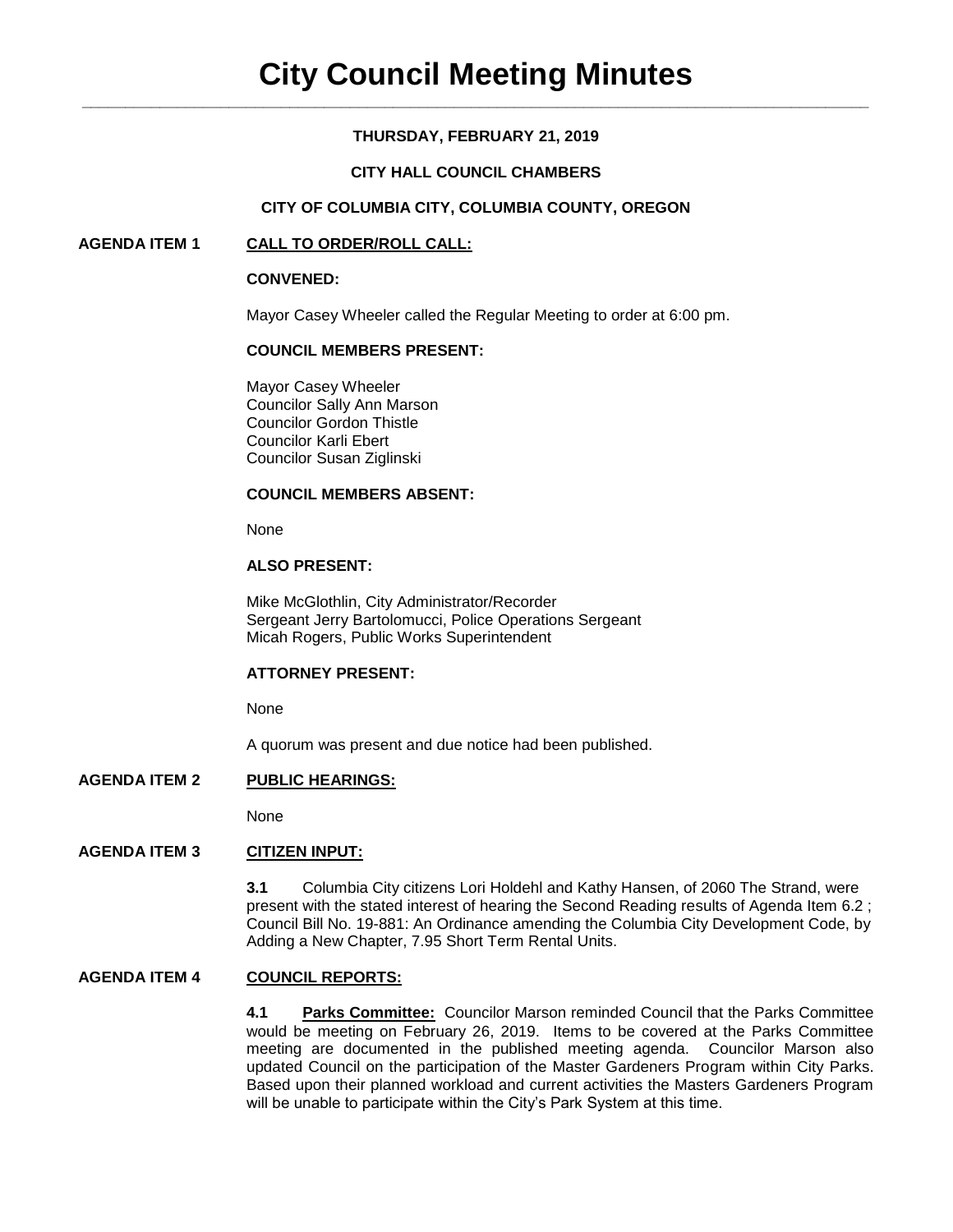**4.2 Water and Sewer Committee:** Councilor Thistle informed Council that the Water and Sewer Committee met on February 20, 2019, and the City Administrator briefed Council that the minutes from this meeting would be published shortly.

**4.3 Street Committee:** Councilor Marson reported to the Council that the Streets Committee met on February 12, 2019. Agenda items covered in this meeting were documented for the record in the published meeting minutes.

# **4.4 Audit Committee:** No report

**4.5 Hazard Mitigation Planning Group:** Councilor Ebert reported that the Planning Group meets next on February 25, 2019 to continue review and editing for the update to the City's Emergency Operations Plan. Councilor Ebert also reminded Council of an educational campaign, coordinated by Columbia County Emergency Management and hosted by Running Dogs Brewery in St. Helens, regarding emergency preparedness issues. The event, which will be held the last Tuesday of each month, is called "Pints and Preparedness".

**4.6 Other Reports:** None

# **AGENDA ITEM 5 CONSENT AGENDA:**

- **5.1 Financial Report for the month ending January 31, 2019.**
- **5.2 Bills Paid with check numbers 31578 through 31657 during the month of January 2019.**
- **5.3 Activities Report from the Police Operations Sergeant.**
- **5.4 Activities Report from the Public Works Superintendent.**

CARRIED UNANIMOUSLY BY ROLL CALL VOTE TO APPROVE THE CONSENT AGENDA.

### **AGENDA ITEM 6 UNFINISHED BUSINESS:**

**6.1 Second reading of Council Bill 19-880: An Ordinance amending The Comprehensive Plan, Goal 9, by Adopting a New Economic Opportunities Analysis and amending the Goals and Policies Provisions in the Comprehensive Plan.**

CITY COUNCIL CONDUCTED THE SECOND READING OF COUNCIL BILL 19-880. ORDINANCE TO BE EFFECTIVE MARCH 25, 2019.

**6.2 Second reading of Council Bill 19-881: An Ordinance amending the Columbia City Development Code, by Adding a New Chapter, 7.95 Short Term Rental Units.**

CITY COUNCIL CONDUCTED THE SECOND READING OF COUNCIL BILL 19-881. ORDINANCE TO BE EFFECTIVE MARCH 25, 2019

# **AGENDA ITEM 7 NEW BUSINESS:**

**7.1 First reading of Council Bill 19-882: An Ordinance establishing the Frequency, Times, and Places for All Regular Meetings of the Common Council of the City of Columbia City, Oregon; Repealing Ordinance No. 10- 655-O.**

CITY COUNCIL CONDUCTED THE FIRST READING OF COUNCIL BILL 19-882.